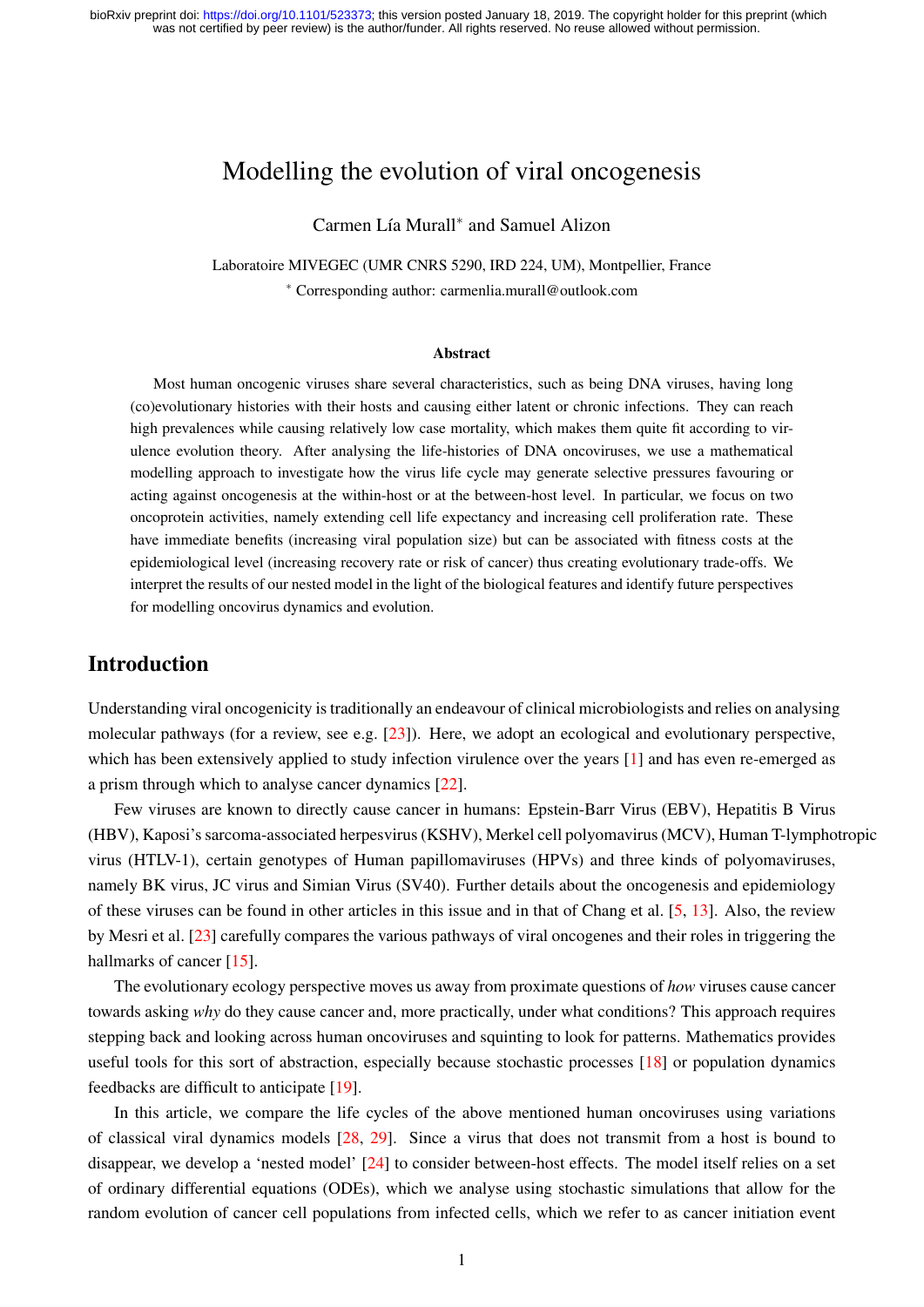<span id="page-1-0"></span>

Figure 1: Global prevalence and virulence of oncovirus infections in humans. High-risk HPV and HBV are less prevalent globally but cause more cancer cases per infection. In contrast EBV and MCV are very prevalent but cause fewer cancer cases per infection. The x-axis is obtained by dividing the estimated number of cancer cases worldwide by the global prevalence. Data originates from [\[21\]](#page-12-6).

[\[3\]](#page-11-2). By varying few assumptions and parameters, we can study how oncogenic processes affect virus fitness at the within-host and between-host levels and how these effects depend on the virus life cycle.

### Virulence and viral life cycles

In its most general definition, virulence is the decrease in host fitness due to the infection [\[31\]](#page-13-3). In the following, we assume that virus-induced cancer contributes to virulence, even thought its effect on reproductive success can be limited (host mortality may occur late in life and effects on fertility may be unaffected). Figure [1](#page-1-0) shows the global prevalence of 6 human oncoviruses as a function of their virulence (the number of yearly worldwide cancer cases divided by their global prevalence). We see that HR-HPVs and HBV are clearly the most clinically important of these viruses as they are responsible for higher numbers of cancer cases. Furthermore, these cancers can happen during host reproductive ages. Meanwhile, EBV and MCV are the human oncoviruses with the lowest virulence as they are nearly ubiquitous yet are responsible for less than half the number of cancer cases per year. We exclude from our analysis other polyomaviruses and non-HR HPVs given poor global estimates of viral prevalence. Note that the upper right corner of this graph is empty. In animal viruses, we know of at least one example, Marek's Disease Virus (MDV), a virus from the *Herpesviridae* family that was both prevalent and fairly virulent before vaccination [\[32\]](#page-13-4). This shows that large DNA oncoviruses can reach high levels of virulence. The observation that no human oncovirus with high carcinogenicity reaches high prevalence reinforces our assumption that cancer contributes to virulence and is selected against in viral population.

Human oncoviruses are not monophyletic which implies that oncogenic traits evolved separately in a case of convergent evolution. Even in the case of HPVs, the two types responsible for the majority of cancers globally, HPV16 and HPV18, belong to different HPV species and the other genotypes in their species are significantly less oncogenic [\[4,](#page-11-3) [35\]](#page-13-5). Oncoviruses can be classified based on their genetic make up and replication modes. For instance, HPVs and polyomaviruses belong to the small DNA viruses, whereas EBV and KSHV belong to the large DNA viruses. In Table [1](#page-3-0) we summarise key features and traits of these human oncoviruses, in order to illustrate how we abstracted their life cycles into three distinct groups. As seen in the table under 'viral class', we chose to group HBV and HTLV-1 as 'retro-like' viruses because HBV is a DNA virus with retrovirus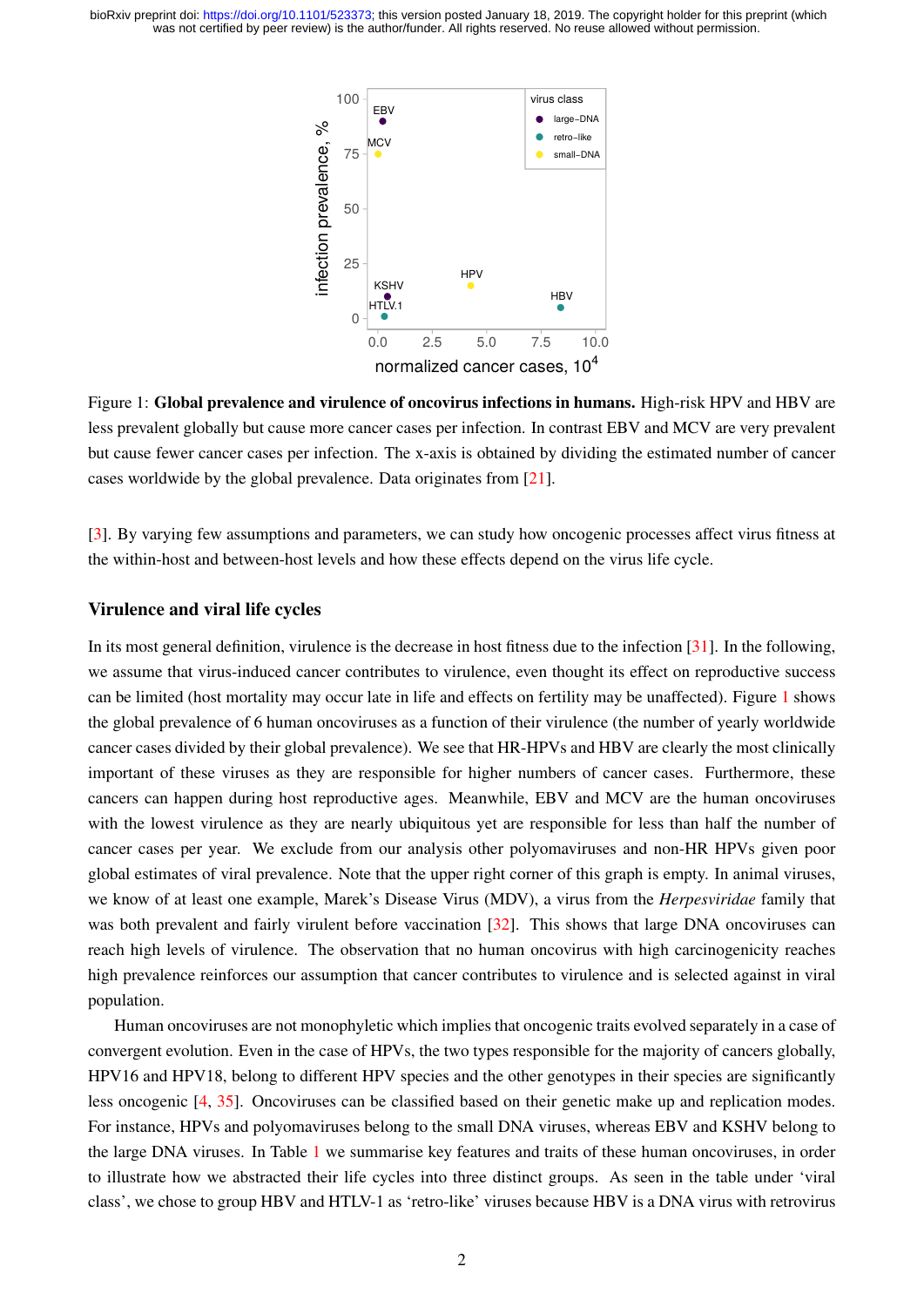features, while HTLV-1 is a true RNA retrovirus.

Summarising the properties of human oncoviruses highlights some common features (although there are exceptions). On average, human oncoviruses are mostly DNA viruses (HTLV being the exception) with a tropism for epithelium-related cells and immune cells. Most of them cause, or at least can cause, chronic infections. Their genomes contain oncogenes that increase the proliferation and survival rate of their host cells (though they can have many more functions). The highest degree of variation between these viruses comes from their transmission routes (even though they all involve close contact and bodily fluids) and their life cycles (with or without a latent stage and lytic or non-lytic). This is why our model focuses on the importance of the latter.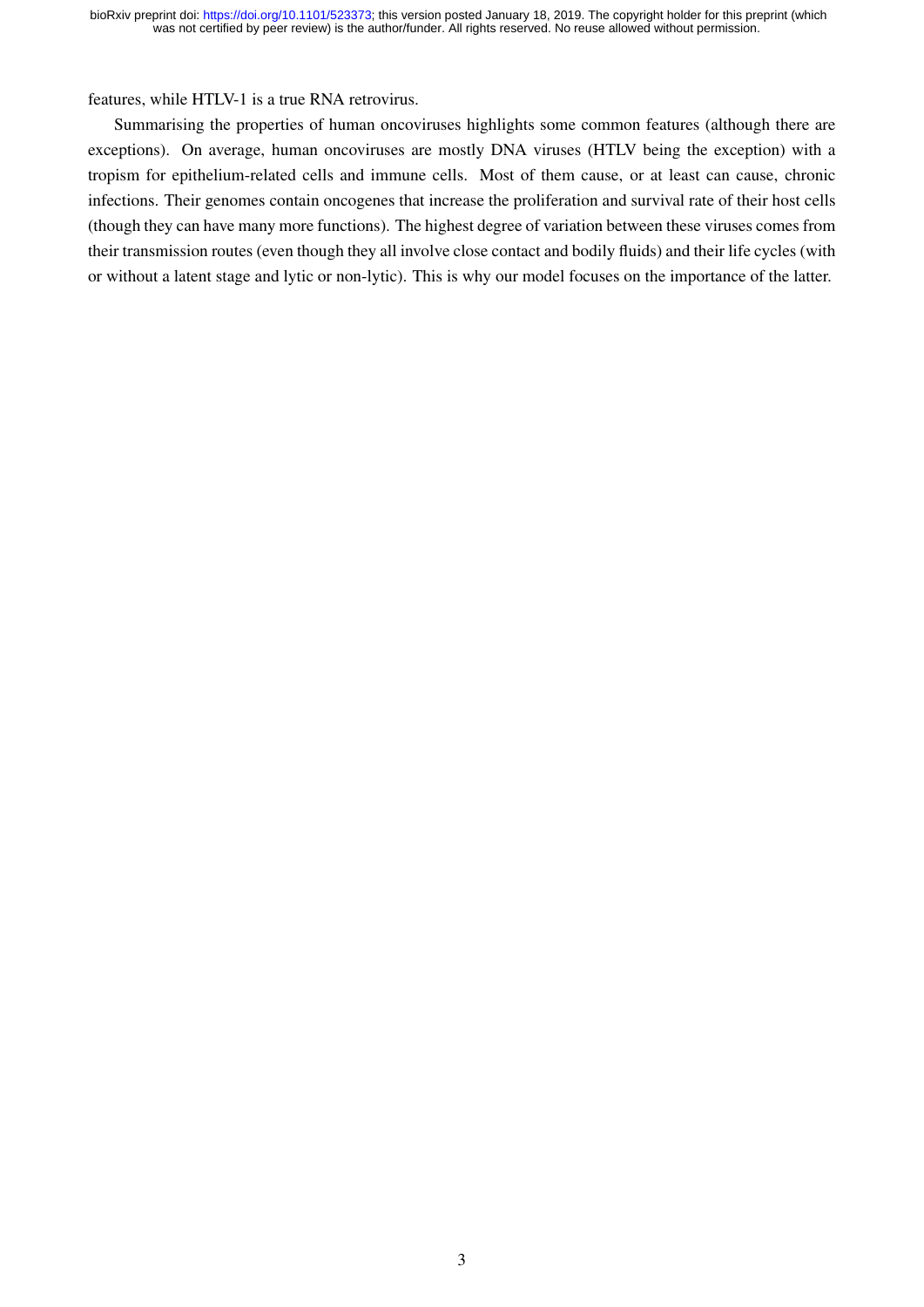<span id="page-3-0"></span>

|                 | EBV                                       | KSHV                                              | <b>HR-HPV</b>                    | nonHR-HPV       | MCV                                        | JCV, BKV, SV40                             | HBV                   | HTLV-1                     |
|-----------------|-------------------------------------------|---------------------------------------------------|----------------------------------|-----------------|--------------------------------------------|--------------------------------------------|-----------------------|----------------------------|
| Cancer class    |                                           |                                                   |                                  | 2A,2B,3         | $\mathbb{A}$                               | æ                                          |                       |                            |
| Viral class     | large dsDNA                               | large dsDNA                                       | Á<br>small dsDl                  | small dsDNA     | small dsDNA                                | small dsDNA                                | ss and dsDNA          | $(+)$ ssRNA                |
|                 |                                           |                                                   |                                  |                 |                                            |                                            | (with retrovirus fea- | retrovirus                 |
|                 |                                           |                                                   |                                  |                 |                                            |                                            | tures)                |                            |
| Cell tropism    | lymphocytes, epithe- endothelium, B-cells |                                                   | epithelium                       | epithelium      | Merkel cells, epithe-                      | several cell types, ep-   hepatocytes      |                       | lymphocytes                |
|                 | lium                                      |                                                   |                                  |                 | lium, kidney/bladder                       | ithelium, kidney, CNS                      |                       |                            |
| Acute/Chronic   | chronic/persistent                        | chronic/persistent                                | mainly acute (some               | mainly acute    | chronic                                    | chronic                                    | acute (chronic if in  | chronic                    |
|                 |                                           |                                                   | persist)                         |                 |                                            |                                            | childhood)            |                            |
| Lytic/Non-lytic | latent $\lt\gt$ lytic                     | latent $\lt\gt$ lytic (mostly   non-lytic,        | $nom-$                           | non-lytic, non- | lytic (no latency found   lytic and latent |                                            | non-lytic, budding    | non-lytic, budding         |
|                 |                                           | in latent phase)                                  | budding                          | budding         | yet)                                       |                                            |                       |                            |
| Transmission    | saliva, perinatal                         | saliva, blood, sex con-                           | skin<br>act,<br>sex cont         | contact,<br>sex | skin contact, perinatal                    | faecal-oral, sex contact                   | perinatal, sex con-   | perinatal, blood           |
| route           |                                           | tact                                              | contact                          | skin contact    |                                            |                                            | tact, blood           |                            |
| Oncogenes       | EBNA.                                     | KSHV-<br>LMP1, LANA 1,                            | E6, E7, E5                       |                 | 日                                          | $LT$ and $sT$                              | HBx                   | Tax                        |
|                 | LMP2A, miRNAs                             | encoded cyclin                                    |                                  |                 |                                            |                                            |                       |                            |
| Once gene(s)    |                                           | cell proliferation, cell cell proliferation, cell | proliferation,<br>$\overline{6}$ |                 | pRb binding                                | cell proliferation, pre- cell              | proliferation,        | proliferation,<br>$ $ cell |
| activities      | survival, control cell                    | survival, immune eva-                             | cell survival, im-               |                 |                                            | vent apoptosis (for BK: cell survival, im- |                       | survival, re-<br>ල්<br>ප   |
|                 | differentiation                           | angiogenesis,<br>sion,                            | evasion,<br>mune                 |                 |                                            | interfering with p53 $\&$ mume             | evasion,              | entry                      |
|                 |                                           | tether episomes                                   | re-entry,<br>cell-cycle          |                 |                                            | pRb)                                       | cell-cycle re-entry,  |                            |
|                 |                                           |                                                   | prevent apoptosis                |                 |                                            |                                            | prevent apoptosis     |                            |

Table 1: Human oncovirus properties. Adaptation and extension of Table 1 from [21]. Table 1: Human oncovirus properties. Adaptation and extension of Table 1 from [\[21\]](#page-12-6).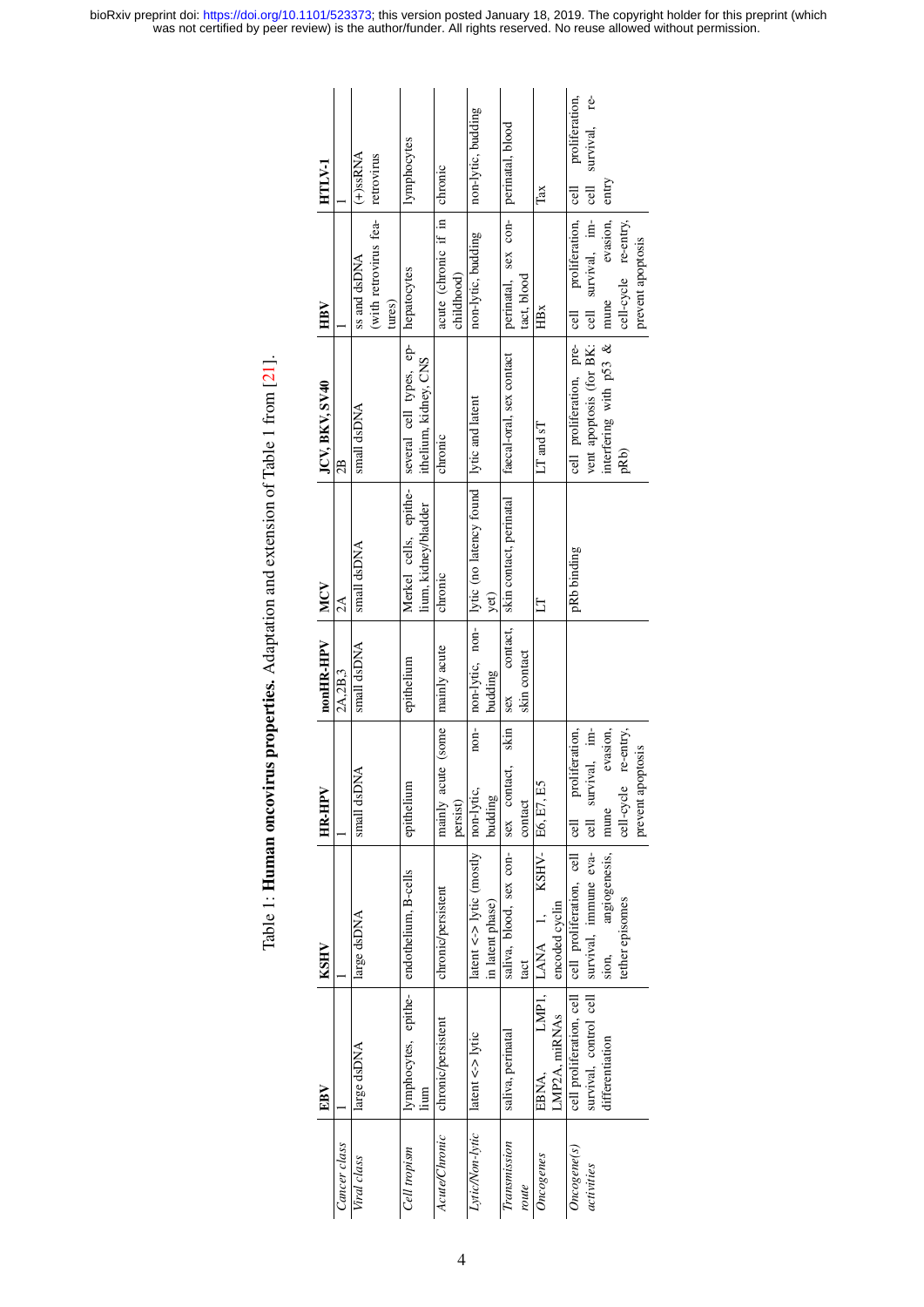All of these viruses can only persist in human populations over the long-term through between-host transmission. Therefore, unless there is vertical transmission, the fittest virus strains are the ones that maximise infection duration, while maintaining the production of enough infectious viral particles. This clearly leads to trade-offs. For instance, mechanisms such as immune escape or immunosuppression that can decrease host recovery rate are also associated with cancers [\[11\]](#page-12-7). Similarly, increased production of virus particles can simultaneously increase transmission rate and virulence, as observed in the case of HIV [\[12\]](#page-12-8). Finally, it has also been argued that increased viral replication could lead to more rapid host recovery, e.g. in the case of HPV [\[26\]](#page-13-6). Overall, the fittest virus at the within-host level (i.e. the one that infects the highest number of cells) is not necessary the one causing the highest number of secondary infections. To investigate this conflict between levels of adaptation, we resort to mathematical modelling.

Capturing the dynamics of different oncoviruses requires different models. However, in order to identify the effect of life cycle properties such as latency or budding on the fitness of an infection, we need a basis for comparison. We, therefore, only vary the structure of the life cycle itself and homogenise parameter values for our three classes of viruses. This has a cost in terms of biological realism (e.g. our 'large DNA' virus is idealised and will not correspond exactly to EBV or KHSV) but it allows us to better understand the selective constraints acting on oncogene activity and to see whether life cycle properties are sufficient to recover known differences in infection phenotypes such as duration or cancer risk.

## Models

To abstract the various life cycles of these oncoviruses, we start with a model that is generic enough to represent any target cell population. Figure  $2A$  shows an uninfected cell population with cells at rest (in phase  $G_0$  of their cycle), denoted  $G_u$ , and those that are in the replication phases of the cell cycle (namely  $G_1$ , S,  $G_2$  and M), denoted  $R_u$ . Each cell division event results in two daughter cells at rest at a rate  $2\delta$ . The cells at rest die naturally at a rate  $\mu$  and enter replication at a rate  $\sigma$ .

Our infection models capture two main activities that viral oncoproteins share across human oncoviruses and that affect the hallmarks of cancer (Table [1](#page-3-0) and [\[23\]](#page-12-0)): extending cell life expectancy (e.g. resisting cell death by preventing cell apoptosis) and increasing cell proliferation and sustaining a proliferative program (e.g. inactivating the G1/S checkpoint and other tumour suppressor checkpoints and targeting RB1 and p53). These correspond to parameters  $\varepsilon_1$  and  $\varepsilon_2$  respectively.

In the models with infections, new cell classes appear such as cells infected with viral episomes (*G*), virionproductive cells  $(P)$ , or budding cells  $(G_P)$ . The density of free virions is denoted *V*. The flow diagrams in Figure [2](#page-5-0) illustrate the mathematical models for each oncovirus group and the equations can be found in the Supplementary Information along with the R scripts used for the simulations. Practically, we implemented stochastic simulations of this system of ODEs using the  $\tau$ -leap Gillespie algorithm [\[14\]](#page-12-9). The assumptions related to this implementation are further described in the Supplementary Information and in the Discussion. The simulations allow us to store the number of divisions a cell has been through. Therefore, *G* is the sum of populations of cells  $G_D$ , where  $D \in \mathbb{N}$  is the number of divisions the cell has gone through.

Although not shown in Figure [2,](#page-5-0) we introduce a population of cytotoxic T-cells (CTLs), *T*, in each of the models following many previous models [\[2\]](#page-11-4). Without these, virus populations would grow exponentially. Instead, we observe a wider range of immunological scenarios. To avoid unrealistic population densities, we assume a carrying capacity for the total number of infected cells and the total number of CTLs.

We also include a stochastic 'catastrophic' event, which corresponds to a cancer initiation event. The rate at which this event occurs at time *t* is given by  $v \sum_D G_D D^p$ , where v is a normalising constant parameter, *D* is the number of divisions a cell from the population  $G<sub>D</sub>$  has been through, and  $p$  is parameter capturing the increase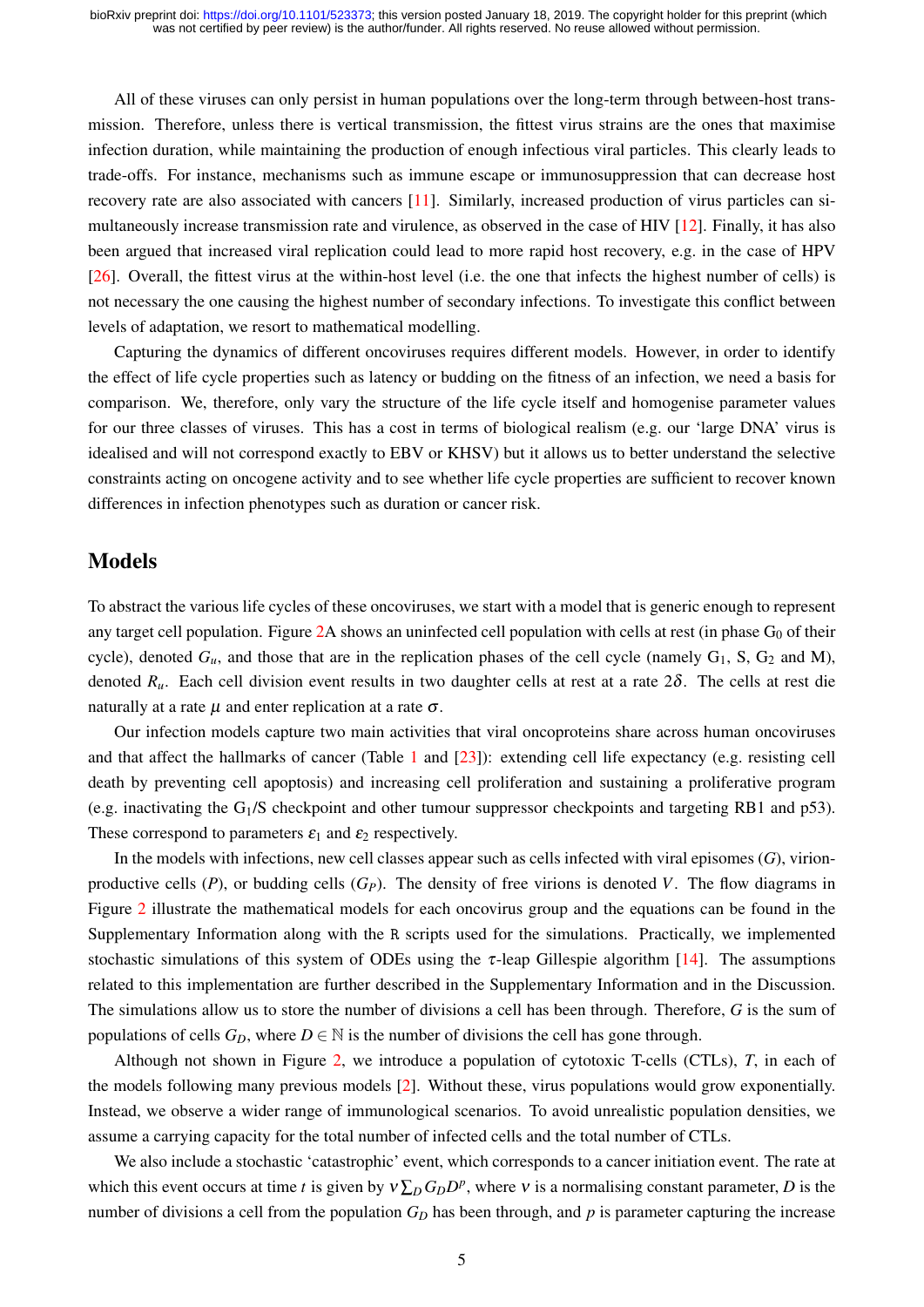<span id="page-5-0"></span>

Figure 2: **Human oncovirus life cycles.** (a) For uninfected cells, generic host cells  $(G_u)$  enter the replication phases of the cell cycle (*Ru*) and produce two daughter cells. (b) In small DNA viruses, infected cells that contain virus in episomal form (*G*) divide and produce either two similar daughter cells or makes virus-producing cells (*P*) which can be lytic, i.e. kills the cells during viral production (e.g. polyomaviruses, such as MCV) or non-lytic, i.e. cells die at natural death rate (e.g. HPVs) and then releases virions (*V*). (c) For retro-like viruses, infected cells  $(G_p)$  produce new virus particles  $(V)$  that bud out from the cell's membrane. (d) For large DNA viruses, infected cells mostly exist in latent phases with the virus in episomal form (*G*) and virus producing infected cells (*P*) are only made sporadically when a lytic phase is activated, which happens at rate  $\eta$ . Oncogenes lengthen cell life  $(\varepsilon_1)$  and increase cell divisions  $(\varepsilon_2)$ .

in cancer risk with the number of cell divisions. The rationale behind this assumption is that the lifetime risk of cancer in a tissue correlates with the number of stem cell divisions in the lifetime of this tissue [\[34\]](#page-13-7). By default, we assume that  $p = 1$  but explore non-linear relationships in Supplementary Results.

Finally, to model the between-host level, we assume that infected hosts regularly interact with other hosts. Upon contact, the virus is transmitted with a probability that depends on the number of free virions (*V*) at that time. Based on epidemiological data from HPV [\[36\]](#page-13-8), we assume the probability of transmission saturates rapidly with increasing virus load.

Within-host simulations are run until one of the three possible outcomes of the model is reached: the virus is cleared, a cancer initiation event occurs, or the maximum time (set to 50 years) is reached. All the parameter estimates and initial conditions that are similar across all three viral groups were kept constant to facilitate the comparisons between life cycles. These are shown in Supplementary Information and chosen to be biologically realistic (see [\[27\]](#page-13-9) for more details).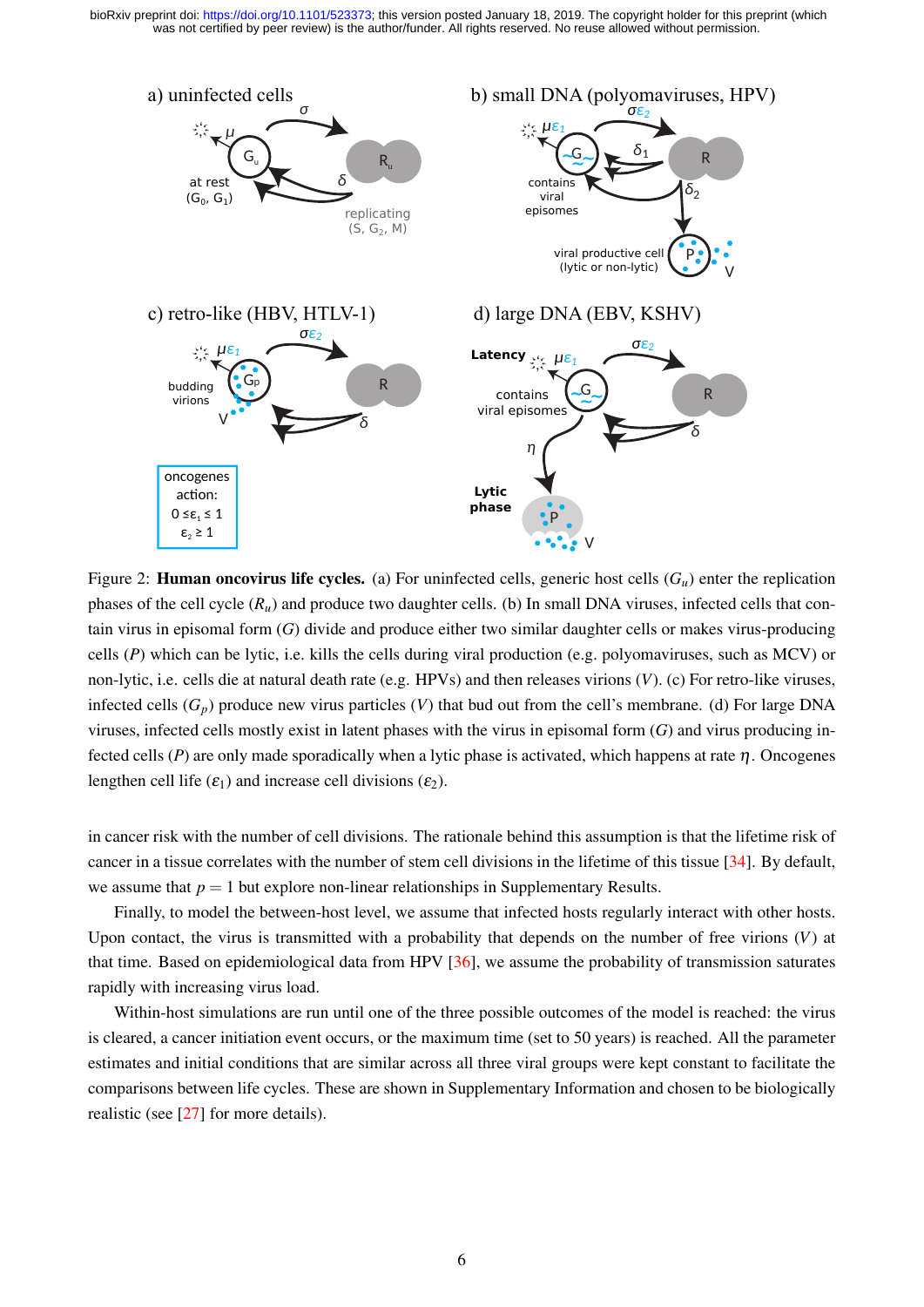<span id="page-6-0"></span>

Figure 3: Example within-host population dynamics with (a) no, (b) limited and (c) strong action of the oncogenes. In a),  $\varepsilon_1 = 0$  and  $\varepsilon_2 = 1$ , in b)  $\varepsilon_1 = 0.5$  and  $\varepsilon_2 = 1$  and in c)  $\varepsilon_1 = 0.5$  and  $\varepsilon_2 = 3.5$ . Each line type corresponds to a stochastic run. Colours indicate infected cells at rest (*G*), infected cells dividing (*R*), infected cells producing virions (*P*), virions (*V*) and cytotoxic T-cells (*T*). For clarity, time is shown in a log scale for persisting infections (in c). Other parameter values are default (see Supplementary Information).

## Results

### Infection kinetics

Figure [3](#page-6-0) illustrates typical time series for each of the three infection models. Each plot shows three stochastic realisations of the same model with the same parameter values. The three panels show three combinations of oncogene activity. In Figure [3a](#page-6-0), the oncogenes have no action on the death rate and the replication rate of the infected cell ( $\varepsilon_1 = 0$  and  $\varepsilon_2 = 1$ ). For two of the life cycles (large-DNA and retro-like), we observe persistent infections, whereas for the small-DNA life cycle the infection is cleared. This make sense given that in the first two life cycles, the homoeostasis parameters of the uninfected cells are barely affected by the infection (there is some increased cell death due to the immune response but it is compensated by rare reinfections by free virions). Notice also that that the stochasticity is strong in these dynamics.

In Figure [3b](#page-6-0), we set  $\varepsilon_1 = 0.5$ , while keeping the other parameters unchanged. This increase in oncogene activity perturbs homeostasis, with a more rapid increase in the immune response (in orange), such that all life cycles lead to clearance. Finally, in Figure [3c](#page-6-0), oncogenes increase the infected cell's life-expectancy and replication rate ( $\varepsilon_1 = 0.5$  and  $\varepsilon_2 = 3.5$ ). This allows populations of infected cells to avoid clearance and achieve long-term persistence at high densities. As we will see below, cancer initiation events are only observed in such persistent infections.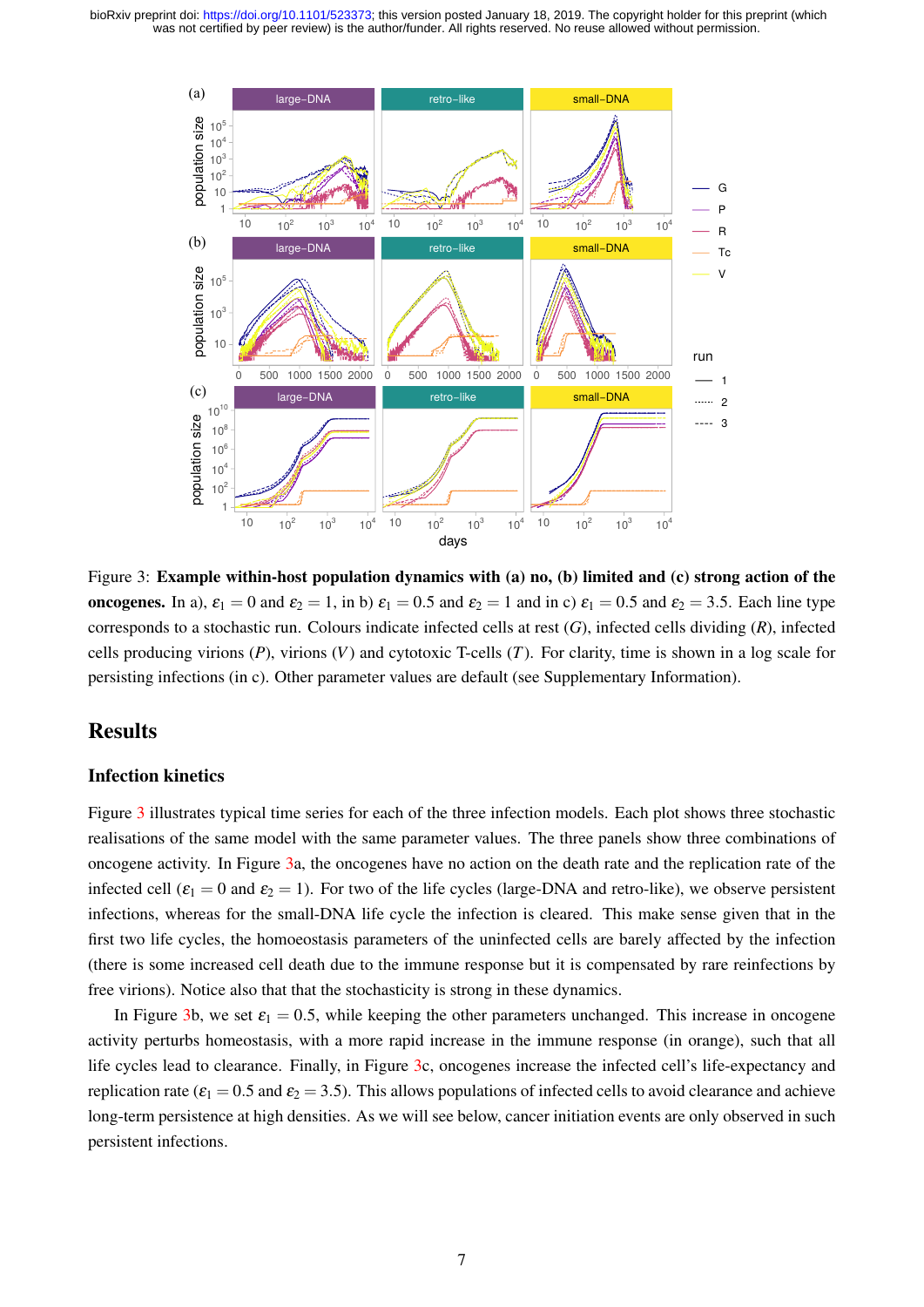<span id="page-7-0"></span>

Figure 4: Oncogene effects in the three virus classes on (a) infection duration, i.e. mean final time reached, (b) time to cancer and (c) infection fitness. For each parameter set, the time to cancer is calculated as the average of the time until a cancer initiation event for all the simulations, where such an event occurred. In white, cancer is never observed. Infection fitness is the  $log_{10}$  of the number of potential transmission events. We explored 984 combinations of  $(\varepsilon_1, \varepsilon_2)$  with 25 simulations per combination. Other parameter values are default (see Supplementary Information).

#### Oncovirus fitness landscapes

We then explored 984 different combinations of  $(\varepsilon_1, \varepsilon_2)$  and performed 25 stochastic simulations per combination. Figure [4a](#page-7-0) shows the mean duration of the infection. For large-DNA and retro-like viruses, starting from the bottom left corner, increasing oncogene activity, either by decreasing the death rate of the infected cell  $(\varepsilon_1)$ or increasing its proliferation rate  $(\varepsilon_2)$ , decreases the duration of the infection. Increasing further oncogene effect increases infection duration, with  $\varepsilon_2$  having the largest effect. Finally infection duration decreases again for very large values of  $\varepsilon_1$  and  $\varepsilon_2$ . For small-DNA viruses, increasing oncogene action increases infection duration right away. As for the other life cycles, higher values of  $\varepsilon_2$  decrease infection duration.

Figure [4b](#page-7-0) shows the average time until a cancer initiation event for parameter sets where such an event occurred. For a given parameter set, the fraction of the 25 simulations that lead to cancer is negatively correlated with the time until this event occurs (Figure not shown). That cancer occurs more rapidly for stronger activity of the oncogenes coincides with the decrease in infection duration reported above. We again see a difference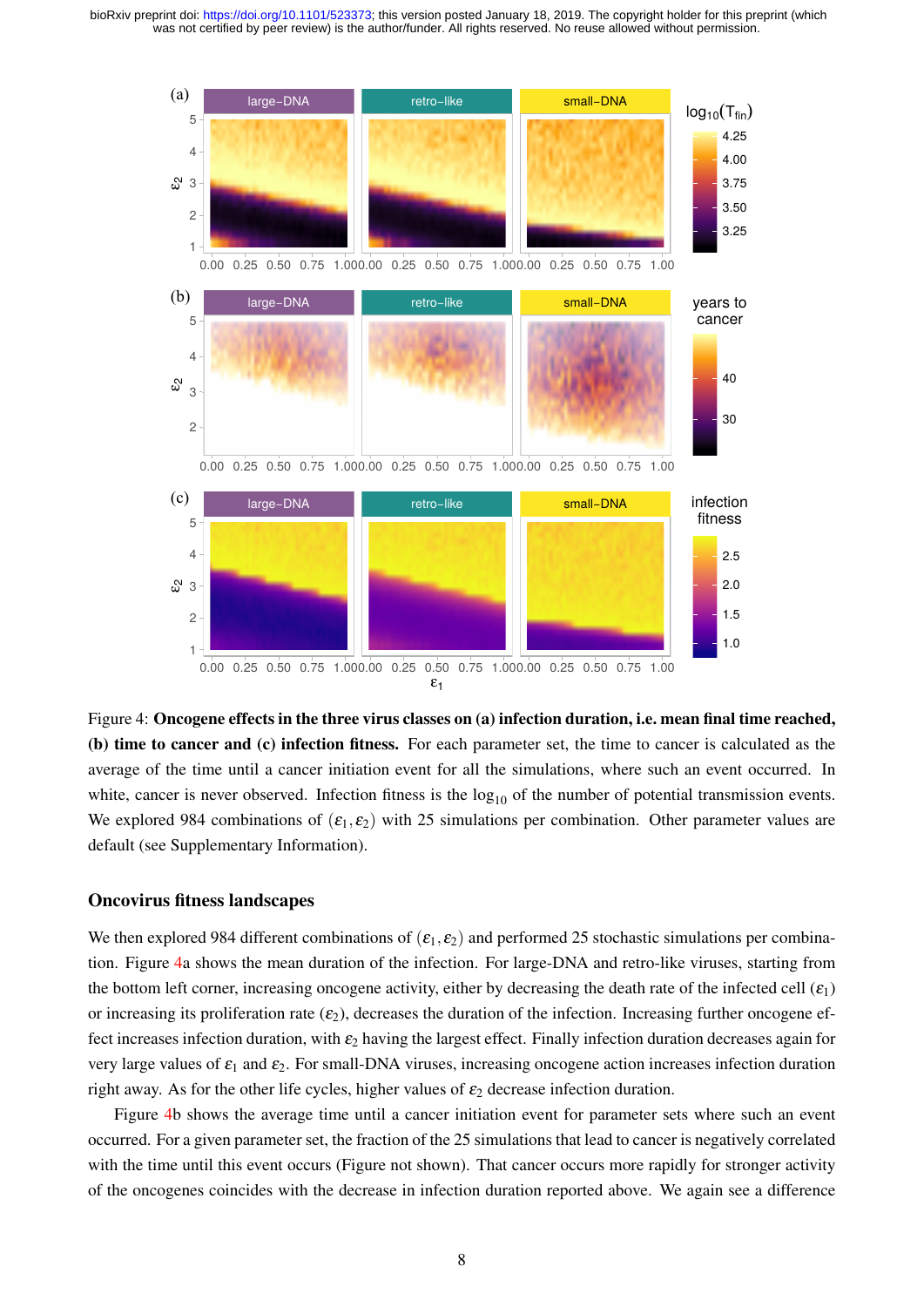between the large-DNA and retro-like life cycles, for which most of the parameter sets studied do not lead to cancer (the white areas), and the small-DNA viruses, where cancer occurs more often.  $\varepsilon_2$  has the strongest effect on the occurrence of cancer initiation events and their timing, but  $\varepsilon_1$  also matters, especially for large-DNA and retro-like life cycles, as indicated by the slope separating the white area from the coloured one. Note that here we assumed that the number of divisions an infected cell has been through increases cancer risk linearly. If this risk is independent of the number of divisions or, conversely, if it increases more than linearly, we observed a similar shape but the cancer initiation event occurs more rapidly (Supplementary Figure S2).

Finally, in Figure [4c](#page-7-0) we show the infection fitness, that is the number of potential secondary infections (see the Supplementary Information). This measure combines infection duration and virion production, which monotonically increases with oncogene activity (Figure not shown). The pattern strongly resembles that in Figure [4a](#page-7-0), suggesting that infection duration is the most important component of the infection for virus transmission. Oncovirus fitness is maximised for intermediate values of  $\varepsilon_2$ . The optimal value of  $\varepsilon_1$  depends on the value of  $\varepsilon_2$ , although to a lesser extent for the small-DNA life cycle. Large-DNA and retro-like viruses exhibit a local fitness peak in the area with very limited action of the oncogenes but its height is limited because few virions are produced (see Figure [3a](#page-6-0)).

### Maximising fitness

Most of the 984 parameter sets we explored lead to infections that produce virions and last long enough to be transmitted to other hosts. However, variations in infection fitness are such that viruses bearing non-optimal traits are likely to be rarely detected. In Figure [5,](#page-9-0) we analyse the properties of the 'fittest' viruses, that is the parameter sets that lead to the highest between-host fitness values in Figure [4c](#page-7-0). In practice, for each life cycle we selected the 25 parameters sets with the highest fitness values and without any cancer initiation event. We then did the same for parameter sets with a cancer initiation event. Our goal was to compare oncovirus strategies that avoid cancer to those that do not.

In Figure [5a](#page-9-0)n, we see that for the fittest parameter sets, infection fitness is higher when there is no cancer (in black) compared to when cancer occurs (in grey). However, these differences are small, especially for the large-DNA life cycle. Interestingly, at the within-host level, the sets with cancer occurrence yield higher total virion production over the course of the infection (Figure [5b](#page-9-0)). This illustrates the importance of selection as a multi-level process, where a strategy maximising fitness at the within-host level may not be the fittest at the between-host level.

Next, we focus on the oncogene activity associated with these fittest parameter sets. As expected, in Fig-ure [4c](#page-7-0) we find that the increase in replication rate,  $\varepsilon_2$ , is much lower for small-DNA viruses. We also find that sets with cancer exhibit on average higher values of  $\varepsilon_2$ . For  $\varepsilon_1$ , we find no consistent different in runs with or without cancer (Figure not shown) but we find its value to be slightly larger in retro-like life cycle (Figure [5d](#page-9-0)). This could be due to its life cycle, where the *G* stage is the one producing the virions, thus, increasing the life-expectancy of the cell also increases the time is spends in the virion-producing stage.

Intuitively, we might have expected a strong effect of  $\varepsilon_1$  in the large-DNA virus life cycle because it can take years before a *G* cell becomes a virion-producing cell (*P*). This absence of effect is a consequence of the assumption of the τ-leap Gillespie algorithm, which is memory-less (the time spent by a single cell in a *G* state does not affect its probability to switch to a *P* state). In the Supplementary Information, we use a classical modelling technique [\[20,](#page-12-10) [6\]](#page-11-5) to prevent *P* cells from being produced too quickly 'by chance' (Supplementary Figure S3). This leads to a decrease in infection fitness, a strong increase in  $\varepsilon_1$ , and a limited increase in  $\varepsilon_2$  in the fittest parameter sets for the large-DNA life cycle.

Finally, for the fittest parameter sets with cancer, we show the fraction of simulations where cancer events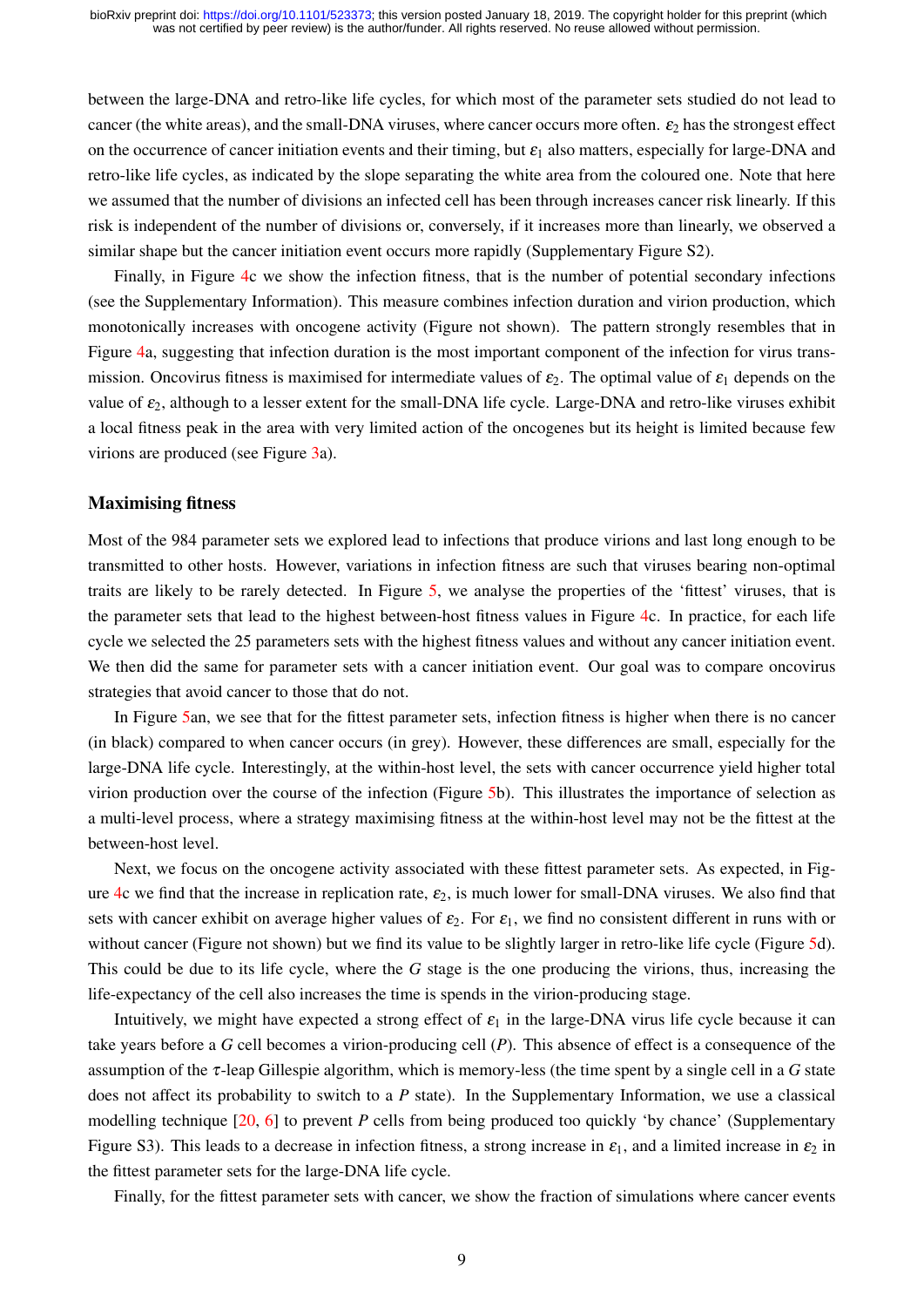<span id="page-9-0"></span>

Figure 5: Characteristics of infections maximising virus between-host fitness. a) Infection fitness, b) total number of virions produced during the infection, c)  $\varepsilon_2$ , d)  $\varepsilon_1$ , e) for each parameter set, the fraction of the simulations that lead to cancer and f) the years until cancer initiation event. In a, b and c, the 25 fittest sets with cancer are in grey and the 25 without cancer are in black. Dashed line show mean values.

occurred (Figure [4e](#page-7-0)) and the average time at which it occurred (Figure [4f](#page-7-0)). The small-DNA life cycle stands out with more cancers occurring more rapidly. That large DNA viruses tend to cause cancer later than the other two groups is consistent with the biology (Table [1\)](#page-3-0).

### **Discussion**

Cancer is often presented as an evolutionary dead-end. For the host, it clearly bears little adaptive value. For oncoviruses, the problem is less straightforward. One obvious cost is that the host may die. Another direct cost is that infected cancer cells frequently contain incomplete viral genomes and tend to produce less or no virions. However, oncogenes have pleiotropic effects (often long before cancer appears) and can be associated with increased virus fitness (e.g. if they increase cell replication rate, thereby increasing virus load, or cell life expectancy).

In the end, the optimal level of viral oncogenesis is likely to result from the balance between selection at the within-host level for increased virus load and at the between-host level for infection duration. This conflict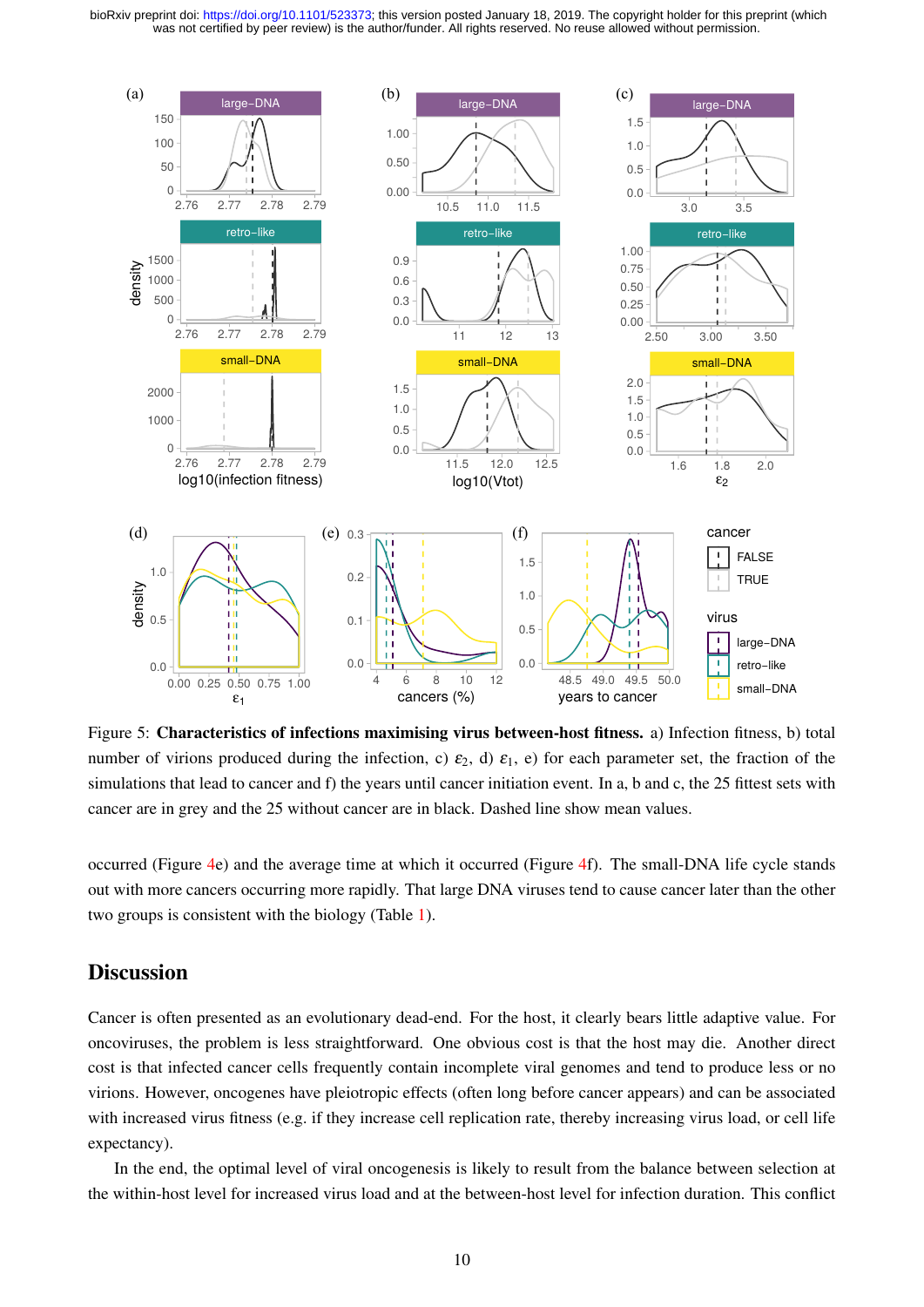is particularly clear when analysing the fittest virus strategies: the strategies that can lead to cancer have higher virus production than the ones where cancer never occurs, but the latter are associated with more between-host transmission. This is because infection duration largely governs epidemiological fitness, which, in our study, likely results from our assumption that the probability of virus transmission per contact is high (in the case of HPV it has been estimated to be close to 90% [\[36\]](#page-13-8)). With high infectivity per contact, virus load matters less than the number and frequency of these contacts when it comes to between-host fitness. However, infection duration may not be independent from virus load. For instance, HR-HPV chronic infections that regress tend to exhibit decreasing virus loads, whereas those that persist have constant or increasing virus loads [\[9\]](#page-12-11).

In our modelling approach, we have voluntarily restricted the range of scenarios to explore by assuming that viruses from the three life cycles have the same parameter values. In spite of this, we find differences between the life cycles that are consistent with the biology. Perhaps the most striking difference has to do with the fitness landscape. Indeed, for the large-DNA and retro-like life cycles, the virus can achieve long-term persistence even with very limited action of the oncogenes. For the small-DNA life cycle this is not possible and we always have strong selection for increased replication rate of infected cells. We also find cancers to be more frequent in small-DNA viruses but they appear later in large-DNA viruses. Another interesting insight of our model comes from the differential effect of extending cell life duration, in that it depends on the virus life cycle. Indeed, for retro-like viruses spending more time in the *G* stage is interesting because this is the virionproducing stage. For large-DNA viruses, the strong added value of decreasing the death rate of the infected cell is only apparent if we add memory into the Gillespie algorithm (Supplementary Figures S3 and S4).

Many evolutionary biology models nest within-host dynamics into an epidemiological framework [\[24\]](#page-13-2). The most delicate step in these models is the linking between within-host variables (e.g. virus load, number of target cells, number of immune cells) and epidemiological parameters (such as virulence, transmission rate and recovery rate). Transmission rate can be safely assumed to be related to virus load, but predictions are more difficult when it comes to virulence. Indeed, in experiments this trait is measured using *ad hoc* proxies (e.g. anaemia, decrease in body mass, case fatality ratio, time to death) even though theory predicts qualitative differences in virulence evolution depending on the measure used [\[8\]](#page-12-12). If virulence corresponds to cancer and if this event is explicitly excluded into the within-host model, the nesting becomes more intuitive and has a stronger mechanistic basis than with other viruses.

There are several ways in which our model could be extended. For simplicity, we stopped our simulations after the cancer initiation event event. However, our model allows us to follow the fate of a single cell that has become carcinogenic and there is now a wealth of mathematical models to lean on [\[10,](#page-12-13) [3\]](#page-11-2). A possibility for future work would be to include stochasticity in the within-host spread of cancer clones. As discussed elsewhere [\[16\]](#page-12-14), the within-host environment at the time of cancer emergence, especially the activation state of the immune response, is likely to govern the probability of fixation. Further, we have not included interference of oncoproteins with the immune response through immunosuppression or immune evasion. These would be particularly interesting because they would affect the age distribution of the population of infected cells (see Supplementary Figure S1). Since the number of divisions a cell has been through increases cancer risk [\[34\]](#page-13-7), this oncogene action would add a mechanistic link to cancer occurrence). In general, our modelling of the immune response is obviously a great simplification of the reality. However, similar assumptions are commonly used when modelling virus dynamics [\[37,](#page-13-10) [7,](#page-11-6) [33\]](#page-13-11) and here it was especially important to be able to compare the three virus life cycles. Finally, another aspect we simplified has to do with the structure of the host tissue. Indeed, for viruses infecting tissues with 3D structures, such as epithelia, this structure could directly impact infection duration [\[27\]](#page-13-9). However, this would require virus-specific models since oncoviruses infect different tissues.

Here, we aimed to begin a theoretically grounded conversation about the evolution of viral oncogenesis. We, thus, end with various lines of inquiry. For instance, we considered that variations in oncogenicity can, in part,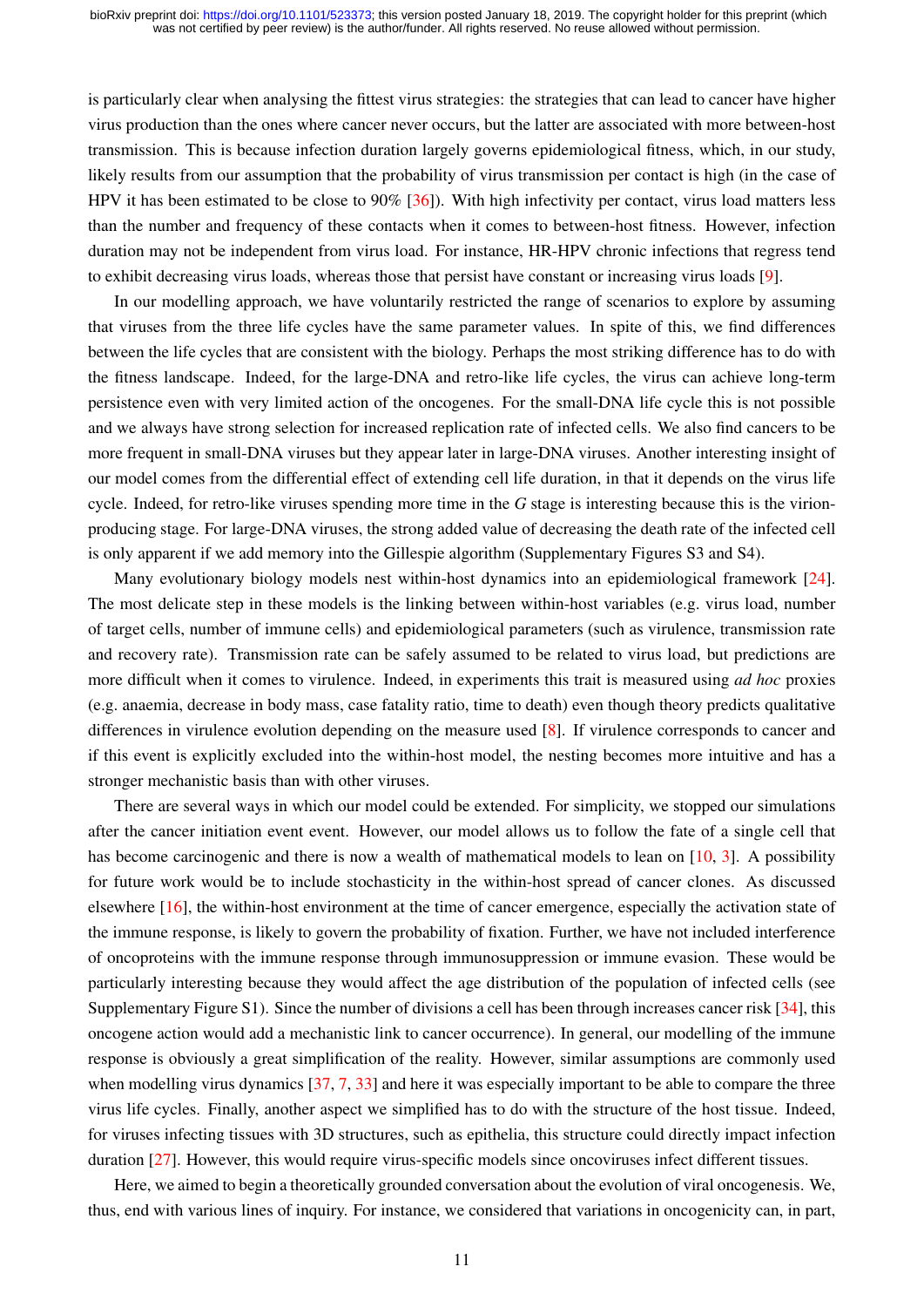be explained by virus genetics. For DNA viruses, this could be challenged given the large variation observed between patients and the low viral evolutionary rates. However, recent evidence shows that even when considering only one genotype, HPV16, the E7 gene exhibit less variability in samples from pre-cancers/cancers compared to the controls [\[25\]](#page-13-12). Similarly, one could also question whether the viruses we see are the fittest. Indeed, there could be physical constraints preventing the virus from reaching parts of the parameter space. In addition, the coevolutionary dynamics between humans and DNA oncoviruses could also be non-equilibrium processes. In the case of HPV16, it has recently been argued that the most virulent lineage known currently (HPV16A) could originate from Neanderthals and therefore be less adapted to modern populations [\[30\]](#page-13-13). Overall, understanding the evolutionary constrains and conditions that explain varying degrees of viral oncogenicity should be studied more widely. Not only for academic interest but also for gleaning new insights into how to design evolution-proof [\[17\]](#page-12-15) intervention strategies.

# Acknowledgments

This work was supported by the European Research Council (ERC) under the European Union's Horizon 2020 research and innovation program (EVOLPROOF, grant agreement No 648963). The authors acknowledge further support from the CNRS, the IRD and the itrop HPC (South Green Platform) at IRD montpellier, which provided HPC resources that contributed to the results reported here (<https://bioinfo.ird.fr/>).

# Supplementary Information

One PDF file containing Supplementary Methods and Supplementary Results and two files with R scripts and simulation data.

# References

- <span id="page-11-0"></span>[1] Alizon, S. & Methot, P.-O., 2018 Reconciling Pasteur and Darwin to control infectious diseases. *PLoS Biol* 16, e2003815. (doi: 10.1371/journal.pbio.2003815).
- <span id="page-11-4"></span>[2] Alizon, S. & van Baalen, M., 2008 Acute or chronic? Within-host models with immune dynamics, infection outcome and parasite evolution. *Am. Nat.* 172, E244–E256. (doi: 10.1086/592404).
- <span id="page-11-2"></span>[3] Altrock, P. M., Liu, L. L. & Michor, F., 2015 The mathematics of cancer: integrating quantitative models. *Nat Rev Cancer* 15, 730. (doi: 10.1038/nrc4029).
- <span id="page-11-3"></span>[4] Bravo, I. G. & Félez-Sánchez, M., 2015 Papillomaviruses: Viral evolution, cancer and evolutionary medicine. *Evol Med Public Health* 2015, 32–51. (doi: 10.1093/emph/eov003).
- <span id="page-11-1"></span>[5] Chang, Y., Moore, P. S. & Weiss, R. A., 2017 Human oncogenic viruses: nature and discovery. *Phil Trans R Soc B* 372, 20160264. (doi: 10.1098/rstb.2016.0264).
- <span id="page-11-5"></span>[6] Choisy, M., Guégan, J.-F. & Rohani, P., 2006 Mathematical modeling of infectious diseases dynamics. In *Encyclopedia of Infectious Diseases - Modern Methods* (ed. M. Tibayrenc), pp. 379–404. Chichester, USA: John Wiley & Sons, Ltd. (doi: 10.1002/9780470114209.ch22).
- <span id="page-11-6"></span>[7] Ciupe, S. M., Catllá, A. J., Forde, J. & Schaeffer, D. G., 2011 Dynamics of Hepatitis B Virus Infection: What Causes Viral Clearance? *Math Popul Stud* 18, 87–105. (doi: 10.1080/08898480.2011.564563).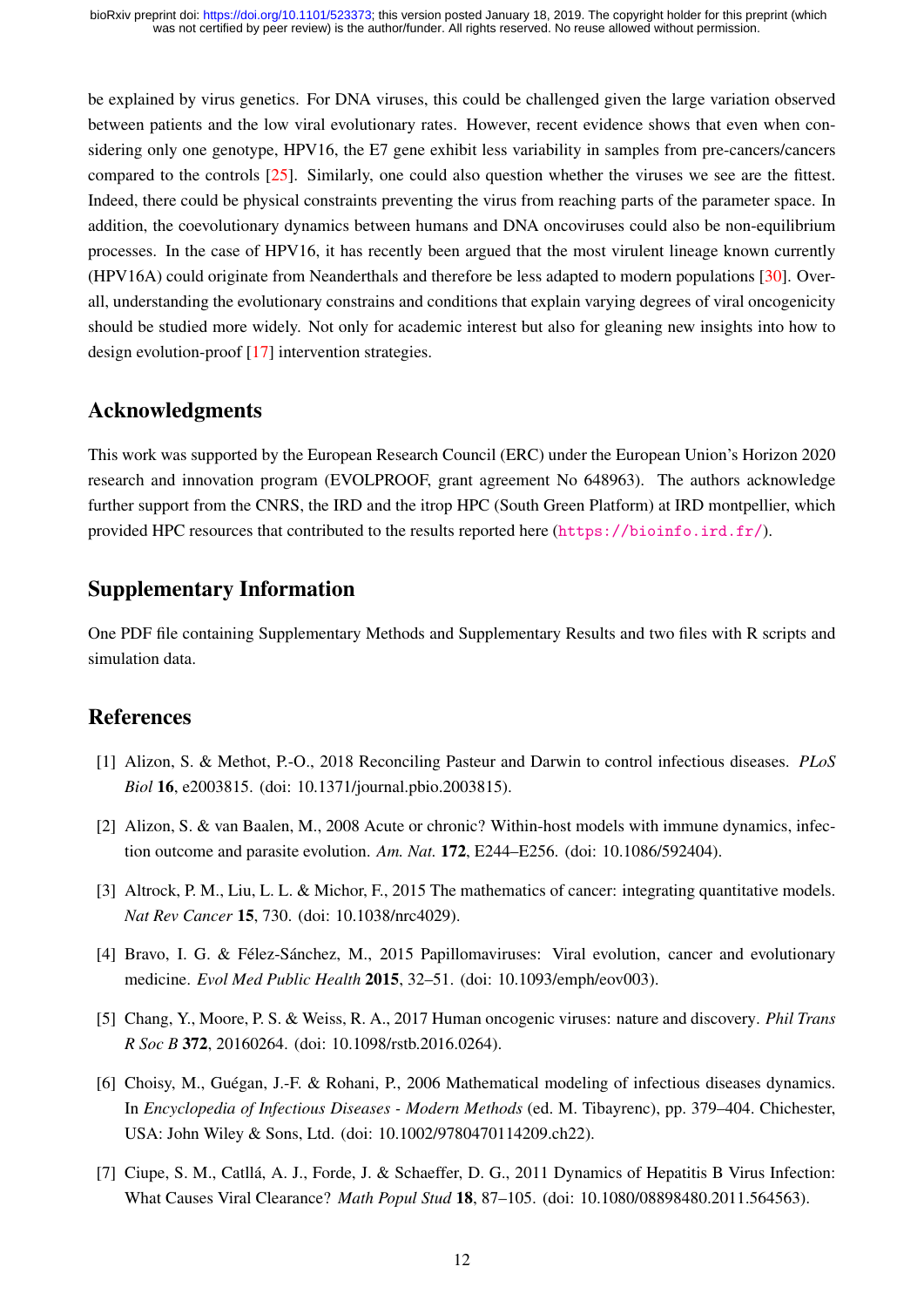- <span id="page-12-12"></span>[8] Day, T., 2002 On the evolution of virulence and the relationship between various measures of mortality. *Proc. R. Soc. Lond. B* 269, 1317–1323. (doi: 10.1098/ rspb.2002. 2021).
- <span id="page-12-11"></span>[9] Depuydt, C. E., Jonckheere, J., Berth, M., Salembier, G. M., Vereecken, A. J. & Bogers, J. J., 2015 Serial type-specific human papillomavirus (HPV) load measurement allows differentiation between regressing cervical lesions and serial virion productive transient infections. *Cancer Med* 4, 1294–1302. (doi: 10.1002/cam4.473).
- <span id="page-12-13"></span>[10] Frank, S., 2007 *Dynamics of Cancer: Incidence, Inheritance, and Evolution*. Princeton University Press, Princeton (NJ).
- <span id="page-12-7"></span>[11] Frank, S. A. & Schmid-Hempel, P., 2008 Mechanisms of pathogenesis and the evolution of parasite virulence. *J. Evol. Biol.* 21, 396–404. (doi: 10.1111/j.1420-9101.2007.01480.x).
- <span id="page-12-8"></span>[12] Fraser, C., Lythgoe, K., Leventhal, G. E., Shirreff, G., Hollingsworth, T. D., Alizon, S. & Bonhoeffer, S., 2014 Virulence and pathogenesis of HIV-1 infection: an evolutionary perspective. *Science* 343, 1243727. (doi: 10.1126/science.1243727).
- <span id="page-12-2"></span>[13] Gaglia, M. M. & Munger, K., 2018 More than just oncogenes: mechanisms of tumorigenesis by human viruses. *Current Opinion in Virology* 32, 48–59. (doi: 10.1016/j.coviro.2018.09.003).
- <span id="page-12-9"></span>[14] Gillespie, D. T., 1976 A general method for numerically simulation the stochastic time evolution of coupled chemical reactions. (doi: 10.1016/0021-9991(76)90041-3).
- <span id="page-12-3"></span>[15] Hanahan, D. & Weinberg, R. A., 2011 Hallmarks of cancer: the next generation. *Cell* 144, 646–74. (doi: 10.1016/j.cell.2011.02.013).
- <span id="page-12-14"></span>[16] Hartfield, M. & Alizon, S., 2015 Within-host stochastic emergence dynamics of immune-escape mutants. *PLoS Comput Biol* 11, e1004149. (doi: 10.1371/journal.pcbi.1004149).
- <span id="page-12-15"></span>[17] Kennedy, D. A. & Read, A. F., 2017 Why does drug resistance readily evolve but vaccine resistance does not? *Proceedings of the Royal Society of London B: Biological Sciences* 284, 20162562. (doi: 10.1098/rspb.2016.2562).
- <span id="page-12-4"></span>[18] Lenormand, T., Roze, D. & Rousset, F., 2009 Stochasticity in evolution. *Trends Ecol Evol* 24, 157–165. (doi: 10.1016/j.tree.2008.09.014).
- <span id="page-12-5"></span>[19] Lion, S., 2018 Theoretical Approaches in Evolutionary Ecology: Environmental Feedback as a Unifying Perspective. *Am Nat* 191, 21–44. (doi: 10.1086/694865).
- <span id="page-12-10"></span>[20] Lloyd, A. L., 2001 Realistic distributions of infectious periods in epidemic models: Changing patterns of persistence and dynamics. *Theor Popul Biol* 60, 59–71. (doi: 10.1006/tpbi.2001.1525).
- <span id="page-12-6"></span>[21] Lunn, R. M., Jahnke, G. D. & Rabkin, C. S., 2017 Tumour virus epidemiology. *Phil Trans R Soc B* 372, 20160266. (doi: 10.1098/rstb.2016.0266).
- <span id="page-12-1"></span>[22] Merlo, L. M. F., Pepper, J. W., Reid, B. J. & Maley, C. C., 2006 Cancer as an evolutionary and ecological process. *Nat. Rev. Cancer* 6, 924–935. (doi: 10.1038/nrc2013).
- <span id="page-12-0"></span>[23] Mesri, E. A., Feitelson, M. A. & Munger, K., 2014 Human viral oncogenesis: A cancer hallmarks Analysis. *Cell Host Microbe* 15, 266–282. (doi: 10.1016/j.chom.2014.02.011).